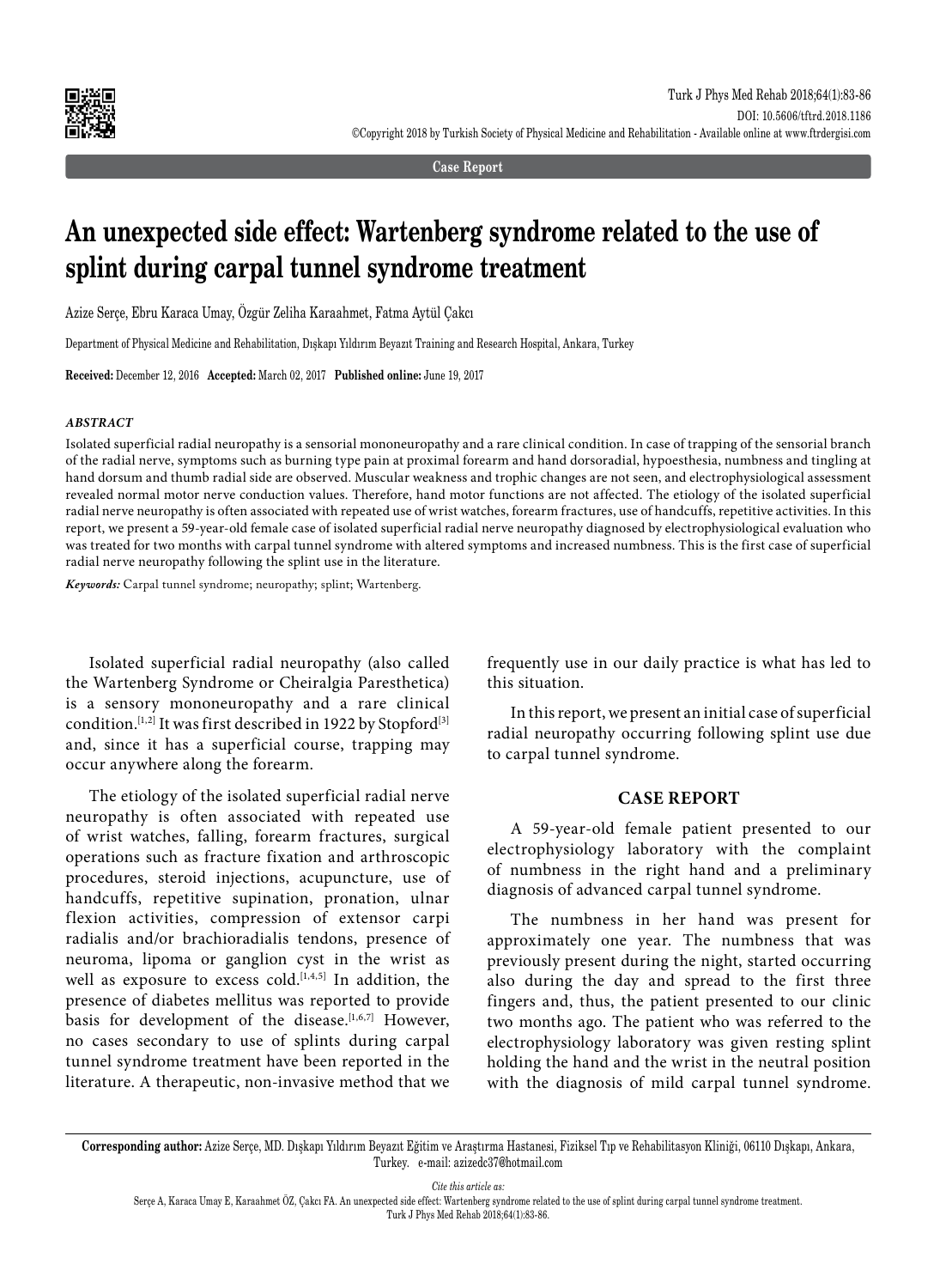| Nerve/Sites           | Peak latency<br>(ms) | Amplitude<br>$(\mu V)$ | Distance<br>(cm) | Velocity<br>(m/s) |
|-----------------------|----------------------|------------------------|------------------|-------------------|
| Right median-Digit II | 2.70                 | 61.8                   | 11               | 40.7              |
| Left median-Digit II  | 2.55                 | 65.1                   | 11               | 43.1              |
| Right ulnar-Digit V   | 2.45                 | 65.0                   | 11               | 44.9              |
| Left ulnar-Digit V    | 2.55                 | 63.4                   | 11               | 43.8              |
| Right radial-Thumb    | 2.40                 | 7.1                    | 9                | 37.5              |
| Left radial-Thumb     | 2.25                 | 26.2                   | 9.5              | 42.2              |

**Table 1.** Bilateral sensory nerve conduction study

The patient used the splint day and night for two months and her numbness showed partial relief. However, the nature of numbness changed and she particularly had numbness in the thumb. Along with numbness, she recently described pain starting from the right hand, going up as far as the shoulder. While the numbness was intermittent initially, it gained continuity for the last one year. No morning stiffness was reported by the patient.

She had no known history of metabolic or endocrine disease, previous trauma, operation and/or cervical discopathy. Except the non-steroidal anti-inflammatory drugs (NSAIDs), she was using for the last 15 days; however, she had no regular drug use.

Her physical examination revealed an overall swelling in the right hand dorsal and sensitivity on dorsal hand upon palpation. Individual assessment of the finger joints showed no sensitivity or swelling suggesting arthritis. The articular range of motion was full in the cervical, shoulder, elbow, and wrist joints. Sensory examination revealed no loss of senses in the upper and lower extremities other than in the dorsal side of the thumb. No reduction was observed in the muscular strengths. Deep tendon reflexes were normal in the whole body.

Electrophysiology examination revealed a slower rate of nerve conduction and a lower amplitude for the radial nerve as achieved antidromically from the first digit. Needle electroneuromyography (ENMG) showed no results of axon damage in the extensor incidis, extensor digitorum communis, innerved by the radial nerve, or in the abductor pollicis brevis muscles innerved by the median nerve (Table 1).

Since there were no findings to suggest carpal tunnel syndrome in the patient's electrophysiological assessment, the splint use was discontinued; however NSAID use was continued and twice daily cold applications were added to treatment.

Diagnostic laboratory examinations revealed normal values for the inflammatory parameters, erythrocyte sedimentation rate, C-reactive protein, whole blood profile, anti-cyclic citrulline protein, anti-nuclear antibody and thyroid functions tests, B12 vitamin levels, and biochemical parameters such as renal function tests.

Two-way direct radiography showed no peculiarity other than soft tissue swelling. To exclude an early-stage inflammatory joint disease, hand magnetic resonance imaging (MRI) was performed which showed soft tissue edema and minimal fluid increase in the dorsal wrist. No bone marrow edema or bone erosion was observed.

At the time of investigations, (10-13 days after discontinuing use of splint), the patient reported that her pain was decreased. Swelling and sensitivity of the hand also decreased, but the feeling of numbness continued. The patient received a total of 15 sessions of cold application and transcutaneous electrical nerve stimulation for the treatment of superficial radial neuropathy. Follow-up visit six months later showed no complaints of numbness, and the nerve conduction study revealed that the radial nerve sensorial conduction completely returned to normal.

# **DISCUSSION**

The radial nerve, originating from the C5-T1 root of the spinal cord and the posterior cord of the brachial plexus, innervates the brachioradialis, extensor carpi radialis longus, and brevis muscles and, then, divides into superficial and deep branches at the level of the forearm. While the deep branch innervates the supinator, forearm and hand extensor muscles, the superficial branch goes down to the hand dorsal<sup>[6]</sup> and branches into the dorsal digital nerves in the proximal interphalangeal joint of the middle finger, thumb and index finger.[3,4] The superficial branch of the radial nerve, due to its anatomic location, is vulnerable to compression from trauma, masses, and constriction from the fascia connecting the brachioradialis and extensor carpi radialis longus. This nerve runs under cover of the brachioradialis in the forearm.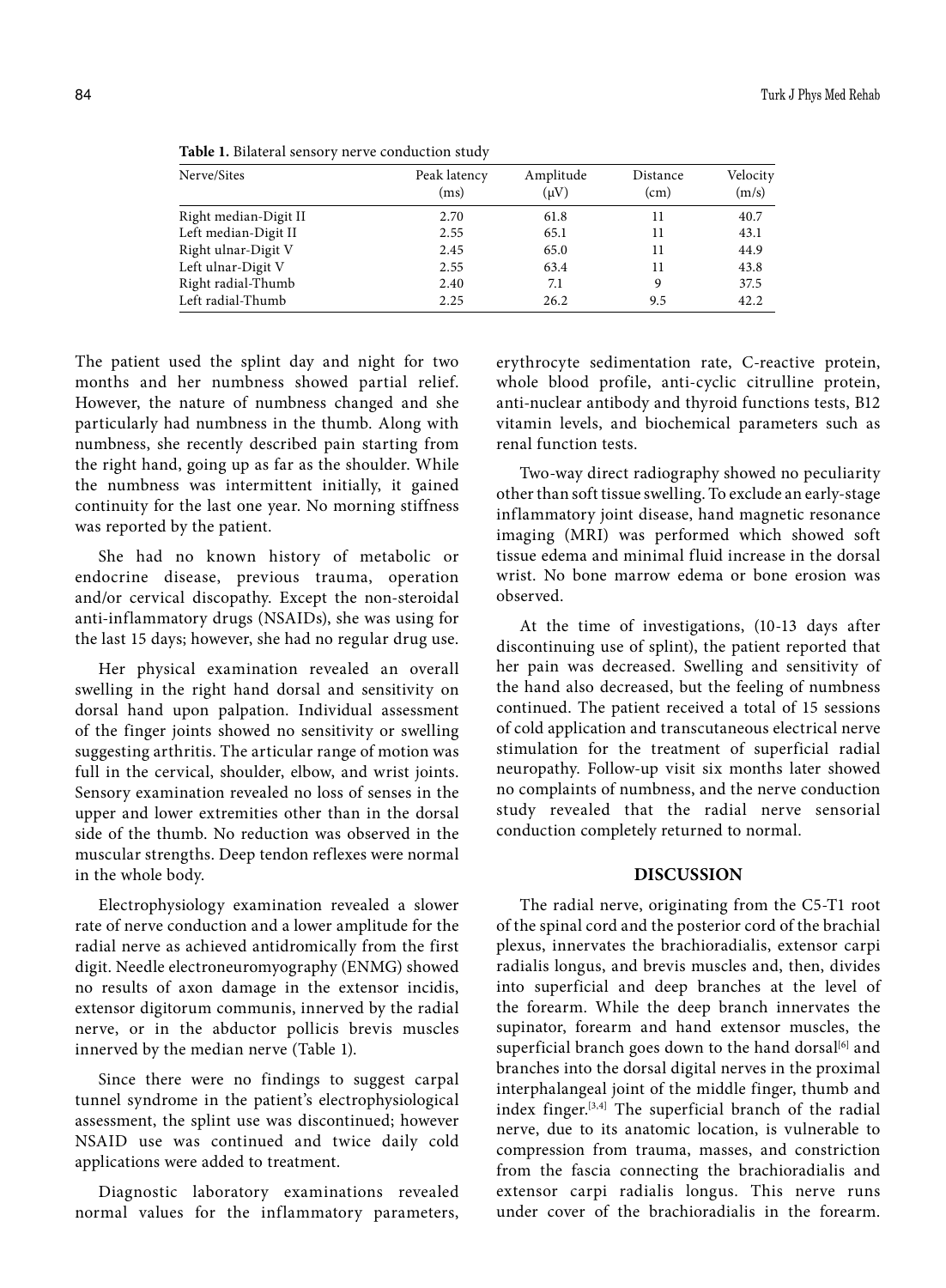Eight centimeters proximal to the tip of the radial styloid, the nerve pierces the fascia medial to the brachioradialis to lie dorsal to the extensor tendons. Specifically, in pronation, the brachioradialis and the extensor carpi radialis longus compress the nerve.

In case of trapping of the sensorial branch of the radial nerve at the wrist level, symptoms such as intermittent or persistent burning type pain at proximal forearm and hand dorsoradial; hypoesthesia, numbness, and tingling at hand dorsum and thumb radial face are observed, depending on the duration of trapping.[1,8] Muscular weakness and trophic changes are not observed; electrophysiological assessment revealed normal motor nerve conduction values. Thus, hand motor functions are not affected.<sup>[9]</sup> In our case, after starting using the splint day and night, symptoms such as numbness, tingling and burning-type pain spreading toward the arm on the hand dorsal, being more marked in the thumb, which was intermittent initially, but subsequently became persistent, were observed. The second ENMG showed normal motor nerve conduction other than the sensorial involvement in the radial nerve.

Diseases such as De Quervain tenosynovitis, carpal tunnel syndrome, cervical discopathy, and brachial plexopathy that should be considered in the differential diagnosis that could lead to these symptoms were excluded through physical examination and electrophysiological assessment, while hand swelling and sensitivity were excluded by radiological and laboratory evaluations.

In our case, these differential diagnoses were excluded, and it was thought that the cause of these symptoms was radial nerve neuropathy due to splint use. In addition, we consider that the regression of symptoms upon discontinuation of splint use supports our theory. In the literature, elimination of the etiological factor as well as electrotherapy were reported to be effective.<sup>[1,8,10]</sup> As in case of a peripheral nerve trap neuropathy, epineural blood flow and axonal transport is reduced due to early-stage ischemic block, leading to transient conduction problems, and elimination of the compression and conservative treatment make this condition reversible.[4] Also, in our case, elimination of the etiological factor and two sessions of electrotherapy achieved completely normal nerve conduction after six months.

There are many studies reporting that use of stabilization procedures such as splints, elastic bandage, and bracing may lead to neuropathy in the peripheral nerves and may even cause severe functional

disabilities and, particularly, there are many studies involving peroneal trap neuropathy among the lower extremity neuropathies and adequate attention has been given to this topic. As a result of inaccurate use of stabilization and immobilization tools, neuropathy may occur, particularly in the superficial nerves.<sup>[11]</sup> The use of splints is recommended in the treatment of carpal tunnel syndrome, the most common type of trap neuropathy, as an established, practical treatment method without side effects in contrary to medication.[12]

In conclusion, when the use of splints is preferred as the treatment for carpal tunnel syndrome, one should keep in mind that this may lead to another trap neuropathy, as in our first case in the literature, and such patients should be followed with respect to potential isolated superficial neuropathy.

#### **Declaration of conflicting interests**

The authors declared no conflicts of interest with respect to the authorship and/or publication of this article.

## **Funding**

The authors received no financial support for the research and/or authorship of this article.

## **REFERENCES**

- 1. Politylo J, Decina PA, Lopes AA. Superficial radial neuropathy secondary to intravenous infusion at the wrist: a case report. The Journal of the CCA1993;37:92-6.
- 2. Wartenberg R. Neuritis produced by a wristlet watch. Lancet 1992;1:993-4.
- 3. Shetty P, Sirasanagandla SR, Dsouza MR. Possible Entrapment of Sensory Branch of Radial Nerve by Split Brachioradialis Tendon: An Anatomical Variation. IJHSR. 2014;4:204-7.
- 4. Hu SY, Choi JG, Son BC. Cheiralgiaparesthetica:an isolated neuropathy of the superficial branch of the radial nerve. Available from: http://www.thenerve.net/. [Accessed: September, 2015]
- 5. Xu S, Wang L, Cooper E, Zhang M, Manheimer E, Berman B, et al. Adverse events of acupuncture: a systematic review of case reports. Evid Based Complement Alternat Med 2013;2013:581203.
- 6. Demiryürek BE, Emre U, Demirel EA, Taşçılar FN, Atasoy HT, Ortancıl Ö, et al. Radial sinir nöropatilerinin retrospektif değerlendirilmesi. İstanbul Med J2015;16:116-8.
- 7. Dang AC, Rodner CM. Unusual compression neuropathies of the forearm, part I: radial nerve. J Hand Surg Am 2009;34:1906-14.
- 8. Beredjiklian PK, Doumas C, Bozentka DJ, Steinberg DR. Compression neuropathies of the upper extremity. Philadelphia: Turner White Communications; 2011.
- 9. Akkaya N, Özcan HR, Gökalan Kara I, Sahin F. Bilateral isolated cut of sensory branch of radial nerve. Ulus Travma Acil Cerrahi Derg 2013;19:186-8.